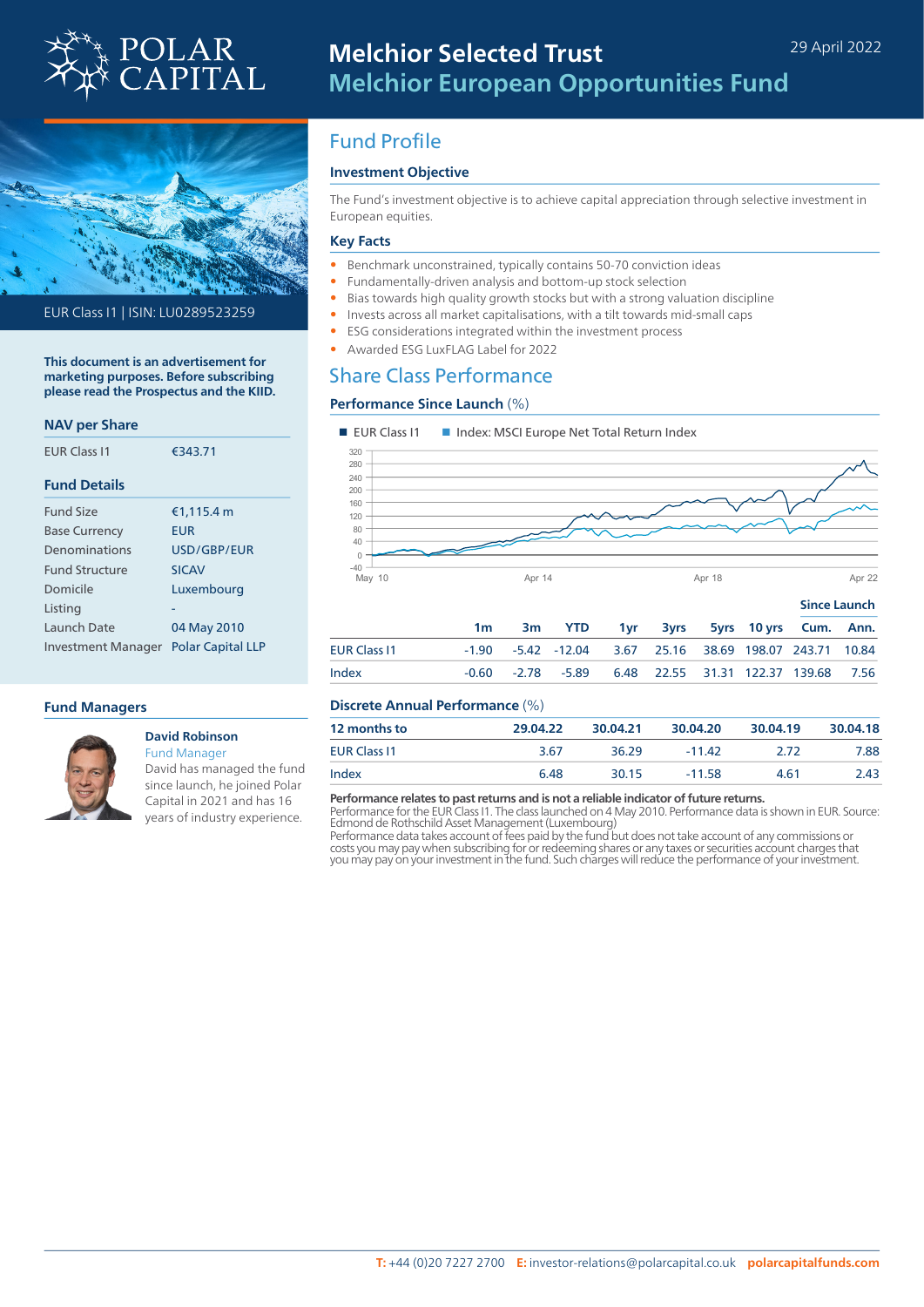# Portfolio Exposure

As at 29 April 2022

## **Top 10 Positions** (%) Roche 4.5 ASML Holding 3.8 Merck KGaA 3.5 ASR Nederland NV 3.3 Laboratorios Farmaceuticos Rovi 2.9 Nestle 2.8 Kongsberg Gruppen 2.8 Ferguson 2.2 Howden Joinery Group 2.2 FinecoBank Banca Fineco SpA 2.0 **Total 30.1**

# **Total Number of Positions 63**

### **Market Capitalisation Exposure** (%)

| Large $(>\epsilon$ 10bn)               | 40.2 |
|----------------------------------------|------|
| Medium $(43 \text{ to } 10 \text{bn})$ | 31.6 |
| Small $(€3bn)$                         | 28.3 |

### **Sector Exposure** (%)

| Industrials                   | 22.4 |  |
|-------------------------------|------|--|
| Healthcare                    | 13.5 |  |
| <b>Financials</b>             | 13.3 |  |
| <b>Consumer Discretionary</b> | 11.9 |  |
| <b>Information Technology</b> | 10.7 |  |
| <b>Materials</b>              | 9.2  |  |
| <b>Consumer Staples</b>       | 9.1  |  |
| <b>Communication Services</b> | 2.7  |  |
| <b>Real Estate</b>            | 2.5  |  |
|                               |      |  |



### **Geographic Exposure** (%)

| <b>United Kingdom</b> | 23.0 |   |    |    |    |
|-----------------------|------|---|----|----|----|
| Switzerland           | 14.9 |   |    |    |    |
| <b>Netherlands</b>    | 11.7 |   |    |    |    |
| Spain                 | 8.7  |   |    |    |    |
| Germany               | 7.9  |   |    |    |    |
| France                | 7.0  |   |    |    |    |
| Sweden                | 5.0  |   |    |    |    |
| Italy                 | 4.6  |   |    |    |    |
| Belgium               | 2.8  |   |    |    |    |
| Norway                | 2.8  |   |    |    |    |
| Finland               | 2.3  |   |    |    |    |
| Ireland               | 1.4  |   |    |    |    |
| Austria               | 1.3  |   |    |    |    |
| Portugal              | 1.1  |   |    |    |    |
| Denmark               | 1.1  |   |    |    |    |
|                       |      | 0 | 10 | 20 | 30 |

Note: Totals may not sum due to rounding. It should not be assumed that recommendations made in future will be profitable or will equal performance of the securities in this document. A list of all recommendations made within the immediately preceding 12 months is available upon request.



# Share Class Information

|              |                                                                                                                                  | <b>Minimum</b>    |                                                                                                                                             |
|--------------|----------------------------------------------------------------------------------------------------------------------------------|-------------------|---------------------------------------------------------------------------------------------------------------------------------------------|
|              | <b>SEDOL</b>                                                                                                                     |                   | Perf. Fee <sup>tt</sup>                                                                                                                     |
|              | <b>BXC8723</b>                                                                                                                   | USD 10,000        |                                                                                                                                             |
| LU2085698996 | $\sim$                                                                                                                           |                   |                                                                                                                                             |
|              | B4325G1                                                                                                                          | USD 10,000        |                                                                                                                                             |
|              | B42L0S6                                                                                                                          |                   |                                                                                                                                             |
|              | B1Z4RK2                                                                                                                          | <b>USD 10.000</b> |                                                                                                                                             |
|              | <b>BXC8712</b>                                                                                                                   |                   |                                                                                                                                             |
|              | <b>Bloomberg ISIN</b><br>MSEOPB1 LX LU1231252237<br>MSOPBEU LX LU0289523259<br>MSOPBUS LX LU0289527912<br>MSOPDGBLX LU0289524653 |                   | Investment OCF <sup>+</sup><br>1.86% N/A<br>USD 10.000 1.07% N/A<br>1.06% N/A<br>USD 10.000 1.07% N/A<br>1.06% N/A<br>USD 250,000 1.02% N/A |

**† Ongoing Charges Figure (OCF)** is the latest available, as per the date of this factsheet **† † Performance Fee** This Fund does not have a performance fee.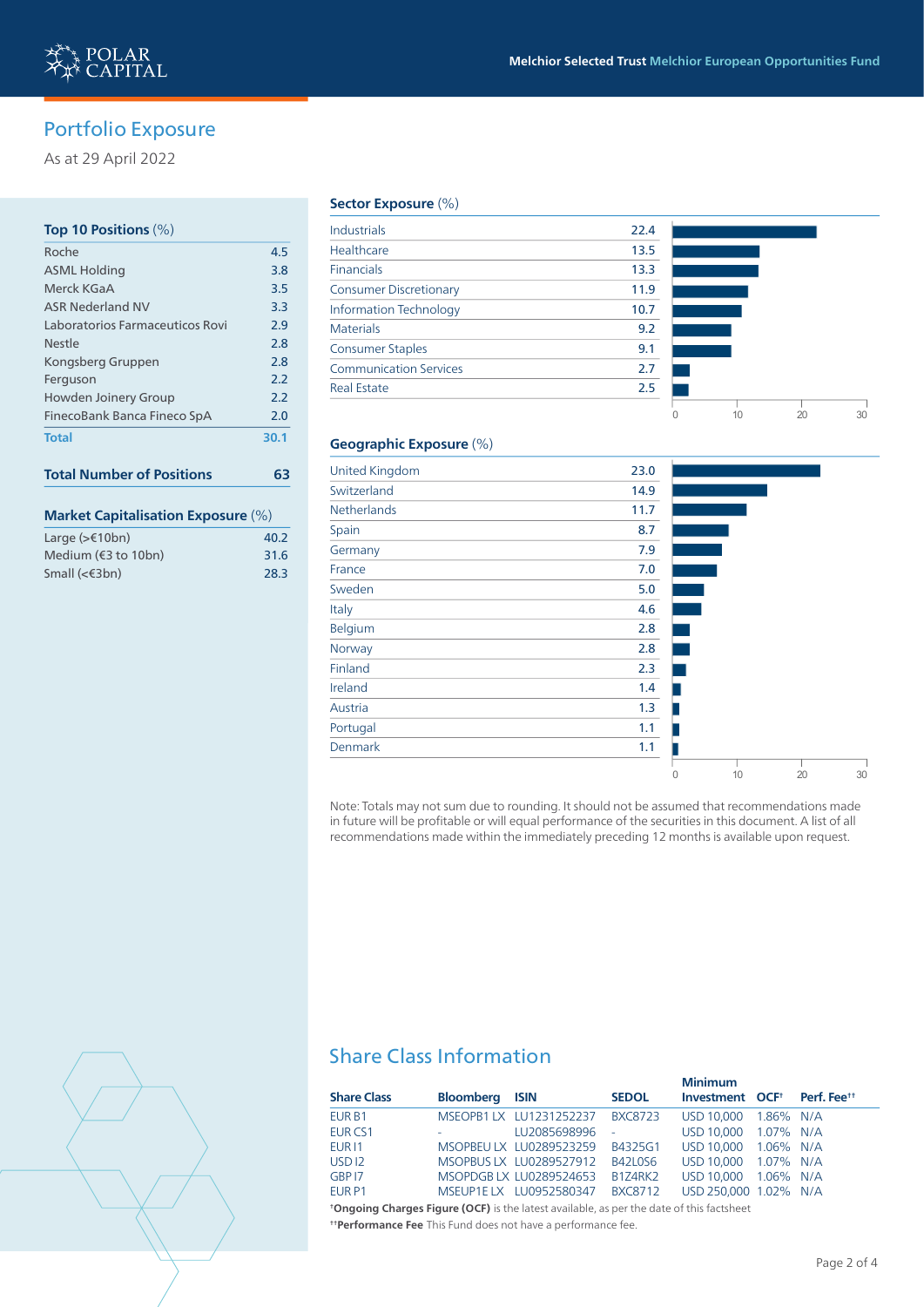

# Risks

- Capital is at risk and there is no guarantee the Fund will achieve its objective. Investors should make sure their attitude towards risk is aligned with the risk profile of the Fund.
- Past performance is not a reliable guide to future performance. The value of investments may go down as well as up and you might get back less than you originally invested.
- The value of a fund's assets may be affected by uncertainties such as international political developments, market sentiment,

# **Glossary**

### **Active Share**

Active Share is a measure of the percentage of stock holdings in a fund that differ from the benchmark index.

### **Alpha**

The excess return on an investment in the fund compared to the benchmark.

### **Annual Fee**

A charge made each year to cover the expenses associated with running the fund. Although it is expressed in annual percentage figures it is usually split into 12 monthly amounts and taken from the fund monthly.

### **Base Currency**

The currency in which the net asset value of each portfolio is calculated.

economic conditions, changes in government policies, restrictions on foreign investment and currency repatriation, currency fluctuations and other developments in the laws and regulations of countries in which investment may be made. Please see the Fund's Prospectus for details of all risks.

• The Fund may enter into a derivative contract. The Fund's use of derivatives carries the risk of reduced liquidity, substantial loss and increased volatility in adverse market conditions, such as failure amongst market participants.

#### **Discrete Annual Performance**

Discrete performance is calculated between two fixed specific time and static dates.

### **Geographic Exposure**

The geographical location in which the holdings of the Fund are listed. Exposure represents the relative risk particular to the percentage of investment in that particular geographic location.

### **Hedged Class**

A share class which is denominated in a currency other than the base currency of the portfolio. The investment manager employs techniques and instruments to protect against fluctuations between the class and the base currency of the portfolio.

- The use of derivatives will result in the Fund being leveraged (where market exposure and the potential for loss exceeds the amount the Fund has invested) and in these market conditions the effect of leverage will magnify losses. The Fund makes extensive use of derivatives.
- If the currency of the share class is different from the local currency in the country in which you reside, the figures shown in this document may increase or decrease if converted into your local currency.

#### **Market Capitalisation Exposure**

The percentage of the fund's assets that are invested in companies having market capitalisation of a particular size.

#### **NAV per Share**

Is an expression for net asset value that represents a fund's value per share. It is calculated by dividing the total net asset value of the fund or company by the number of shares outstanding.

### **Ongoing Charges Figure (OCF)**

This is a figure representing all annual charges and other payments taken from the fund.

#### **Share Class**

Share class is a designation applied to a share in a fund. Different share classes within the same fund will confer different rights on their owners.